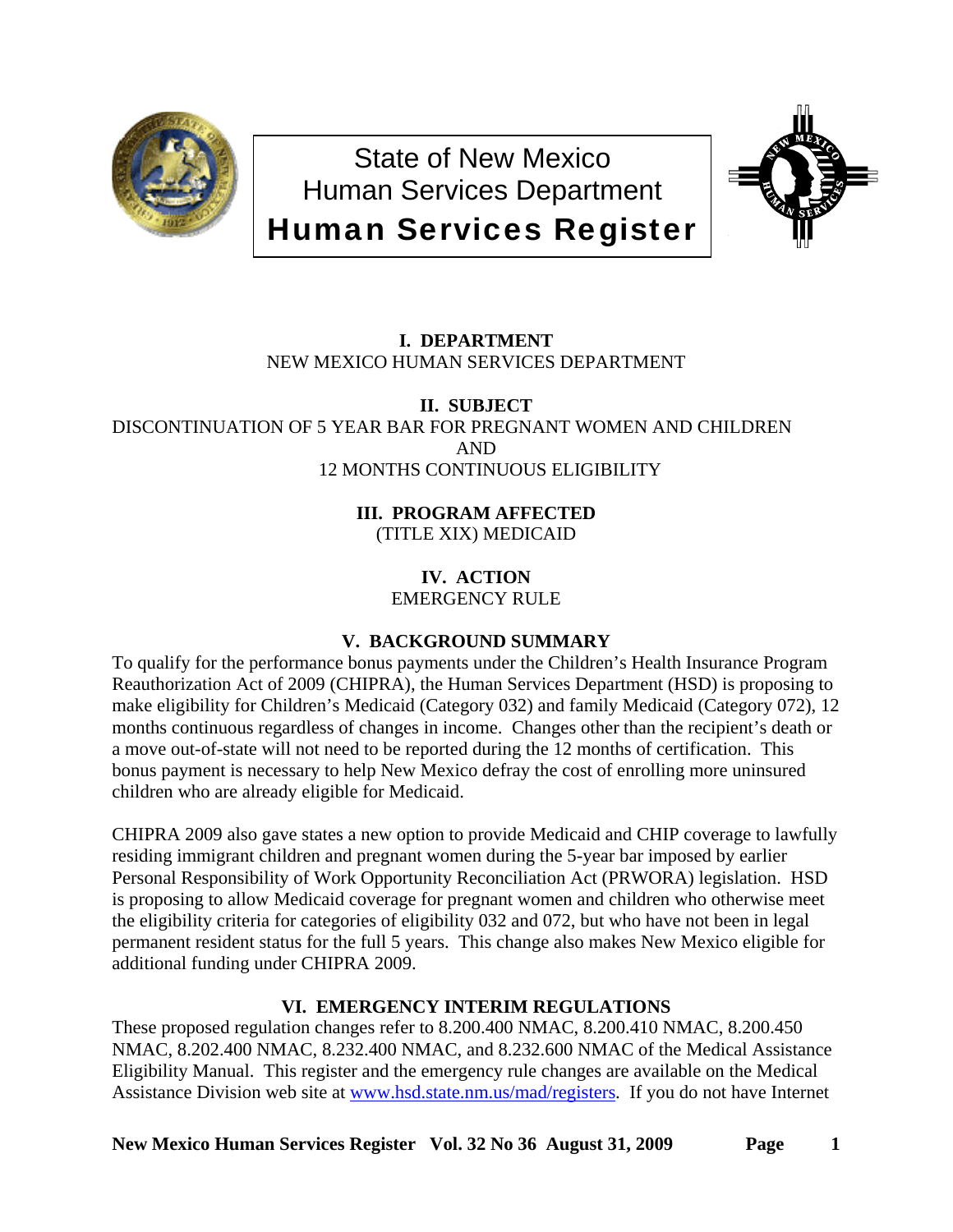access, a copy of the regulations may be requested by contacting the Medical Assistance Division at 827-3156.

### --------------------------------------------------------------------------------------------------------------------- **TITLE 8 SOCIAL SERVICES CHAPTER 200 MEDICAID ELIGIBILITY - GENERAL RECIPIENT POLICIES PART 400 GENERAL MEDICAID ELIGIBILITY**

**8.200.400.8** [RESERVED] **MISSION:** To reduce the impact of poverty on people living in New Mexico and to assure low income and disabled individuals in New Mexico equal participation in the life of their communities. [8.200.400.8 NMAC - N/E, 10-1-09]

**8.200.400.14** [RESERVED] **12 MONTHS CONTINUOUS ELIGIBILITY FOR CHILDREN:** Children eligible for medicaid under category of eligibility 032 and families under category of eligibility 072 will remain eligible for a period of 12 months, regardless of changes in income. This provision applies even if it is reported that the family income exceeds the applicable federal income poverty guidelines. The 12 months of continuous medicaid starts with the month of approval or redetermination and is separate from any months of presumptive or retroactive eligibility. This provision does not apply to children who move out of state during the 12-month period. [8.200.400.14 NMAC - Rn, 8.200.400.13 NMAC, 7-1-02; Repealed, 7-1-04; 8.200.400.14 NMAC - N/E, 10-1-09]

#### --------------------------------------------------------------------------------------------------------------- **TITLE 8 SOCIAL SERVICES CHAPTER 200 MEDICAID ELIGIBILITY - GENERAL RECIPIENT POLICIES PART 410 GENERAL RECIPIENT REQUIREMENTS**

**8.200.410.8** [RESERVED] **MISSION:** To reduce the impact of poverty on people living in New Mexico and to assure low income and disabled individuals in New Mexico equal participation in the life of their communities. [8.200.410.9 NMAC - N/E, 10/1/09]

**8.200.410.11 CITIZENSHIP:** To be eligible for medicaid, an individual must be a citizen of the United States; or an alien who entered the United States prior to August 22, 1996, as one of the classes of aliens described in Subsection A of 8.200.410.11 NMAC or an alien who entered the United States as a qualified alien on or after August 22, 1996, and who has met the five-year bar listed in Subsection B of 8.200.410.11 NMAC.

 A. **Aliens who entered the United States prior to August 22, 1996:** Aliens who entered the United States prior to August 22, 1996, will not be subject to the five-year bar on eligibility for purposes of medicaid eligibility, and will continue to be eligible for medicaid on the basis of alien regulations in effect prior to August 22, 1996. These classes of aliens are as follows:

 (1) aliens who entered the United States prior to August 22, 1996, and remained continuously present in the United States until the date they obtained qualified alien status on or after August 22, 1996; any single absence from the United States of more than 30 days, or a total aggregate of absences of more than 90 days, is considered to interrupt "continuous presence";

 (2) aliens lawfully admitted for permanent residence or permanently residing in the United States under color of law as follows:

 (a) The individual may be eligible for medicaid if the individual is an alien residing in the United States with the knowledge and permission of the immigration and naturalization services (INS) and the INS does not contemplate enforcing the [aliens] alien's departure. The INS does not contemplate enforcing an [aliens] alien's departure if it is the policy or practice of INS not to enforce the departure of aliens in the same category, or if from all the facts and circumstances in a particular case it appears that INS is otherwise permitting the alien to reside in the United States indefinitely, as determined by verifying the aliens status with INS.

 (b) Aliens who are permanently residing in the United States under color of law are listed below. None of the categories include applicants for an immigration and naturalization service status other than those applicants listed in Item (vi) of Subparagraph (b) of Paragraph (2) of Subsection A of 8.200.410.11 NMAC or those covered under Item (xvi) of Subparagraph (b) of Paragraph (2) of Subsection A of 8.200.410.11 NMAC. None of the categories allow medicaid eligibility for non-immigrants; for example, students or visitors. Also listed are the most commonly used documents that the INS provides to aliens in these categories.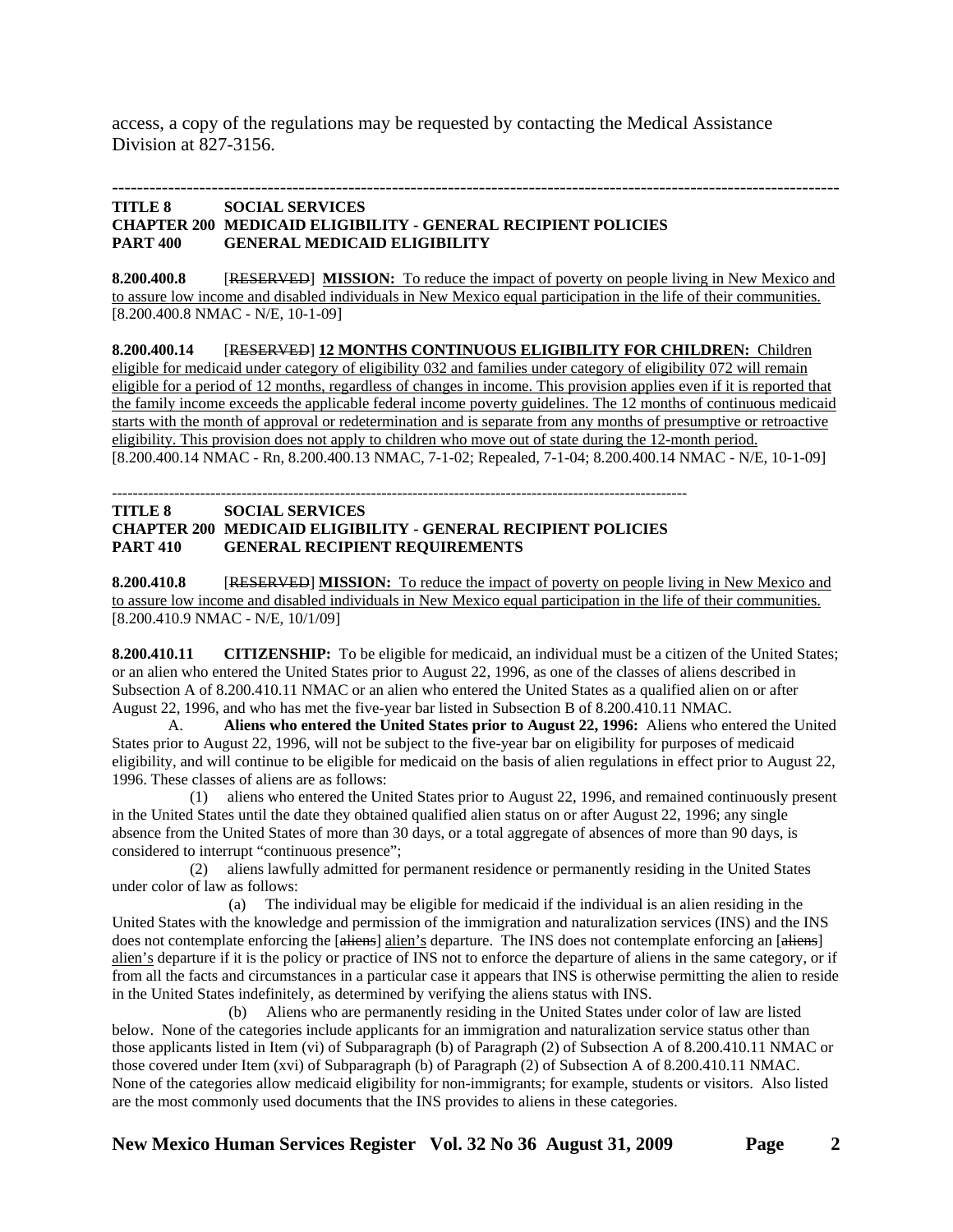(i) aliens admitted to the United States pursuant to  $8 \text{ U.S.C. } 1153(a)(7)(\text{Section } 203(a)(7)$ of the Immigration and Nationality Act); ask for a copy of INS Form I-94 endorsed "refugee-conditional entry";

 (ii) aliens, including Cuban/Haitian entrants, paroled in the United States pursuant to 8 U.S.C. 1182(d)(5)(Section 212(d)(5)) of the Immigration and Nationality Act; for Cuban/Haitian entrant (Status Pending) reviewable January 15, 1981; (although the forms bear this notation, Cuban/Haitian entrants are admitted under section 212(d)(5) of the Immigration and Nationality Act);

 (iii) aliens residing in the United States pursuant to an indefinite stay of deportation; ask for an immigration and naturalization services letter with this information or INS Form I-94 clearly stated that voluntary departure has been granted for an indefinite period of time;

 (iv) aliens residing in the United States pursuant to an indefinite voluntary departure; ask for an immigration and naturalization services letter or INS Form I-94 showing that voluntary departure has been granted for an indefinite time period;

 (v) aliens on whose behalf an immediate relative petition has been approved and their families covered by the petition who are entitled to voluntary departure (under  $8$  CFR 242.5(a)(2)(vi)) and whose departure the immigration and naturalization service does not contemplate enforcing; ask for a copy of INS Form I-94 or Form I-210 or a letter clearly stating that status;

 (vi) aliens who have filed applications for adjustment of status pursuant to Section 245 of the Immigration and Nationality Act (8 U.S.C. 1255) that the immigration and naturalization services has accepted as properly filed (within the meaning of  $8$  CFR 245.2(a)(1) or (2) and whose departure the immigration and naturalization service does not contemplate enforcing. Ask for a copy of INS Form I-94 or I-181 or a passport appropriately stamped;

 (vii) aliens granted stays of deportation by court order, statute, or regulation, or by individual determination of the immigration and naturalization services pursuant to Section 106 of the Immigration and Nationality Act (8 U.S.C. 1105 a) or relevant immigration and naturalization services instructions, whose departure that agency does not contemplate enforcing; ask for a copy of INS Form I-94 or a letter from the immigration and naturalization service, or a copy of a court order establishing the [aliens] alien's status;

 (viii) aliens granted asylum pursuant to Section 208 of the Immigration and Nationality Act (8 U.S.C. 1158); ask for a copy of INS Form I-94 and a letter establishing this status;

 (ix) aliens admitted as refugees pursuant to Section 207 of the Immigration and Nationality Act (8 U.S.C. 1157) or Section 203(a)(7) of the Immigration and Nationality Act (8 U.S.C. 1153(a)(7)); ask for a copy of INS Form I-94 properly endorsed;

 (x) aliens granted voluntary departure pursuant to Section 242(b) of the Immigration and Nationality Act (8 U.S.C. 1252(b)) or 8 CFR 242.5 whose departure the Immigration and Naturalization Service does not contemplate enforcing; ask for a Form I-94 or Form I-210 bearing a departure date;

 (xi) aliens granted deferred action status pursuant to Immigration and Naturalization Service Operations Instruction  $103.1(a)(ii)$  prior to June 15, 1984 or  $242.1(a)(22)$  issued June 15, 1984 and later; ask for a copy for INS Form I-210 or a letter showing that departure has been deferred;

 (xii) aliens residing in the United States under orders of supervision pursuant to Section 242 of the Immigration and Nationality Act (8 U.S.C. 1252(d)); ask for a copy of Form I-220 B;

 (xiii) aliens who have entered and continuously resided in the United States since before January 1, 1972, (or any date established by Section 249 of the Immigration and Nationality Act, 8 U.S.C. 1259); ask for any proof establishing this entry and continuous residence;

 (xiv) aliens granted suspension for deportation pursuant to Section 244 of the Immigration and Naturalization Act (8 U.S.C. 1254) and whose departure the immigration and naturalization service does not contemplate enforcing; ask for an order from an immigration judge showing that deportation has been withheld;

 (xv) aliens whose deportation has been withheld pursuant to Section 243(h) of the Immigration and Nationality Act (8 U.S.C. 1253(h)); ask for an order from an immigration judge showing that deportation has been withheld;

 (xvi) any other aliens living in the United States with the knowledge and permission of the immigration and naturalization service and whose departure the agency does not contemplate enforcing (including permanent non-immigrants as established by Public Law 99-239, and persons granted extended voluntary departure due to conditions in the alien's home country based on a determination by the secretary of state);

 (3) aliens granted lawful temporary resident status under Section 245A and 210A of the Immigration and Nationality Act if the individual is aged, blind or disabled as defined in Section 1614(a)(1) of the act, under 18 years of age, or a Cuban/Haitian entrant as defined in Section 510(e)(1) and (2)(A) of the Public Law 96-422; [ $\Theta$ F]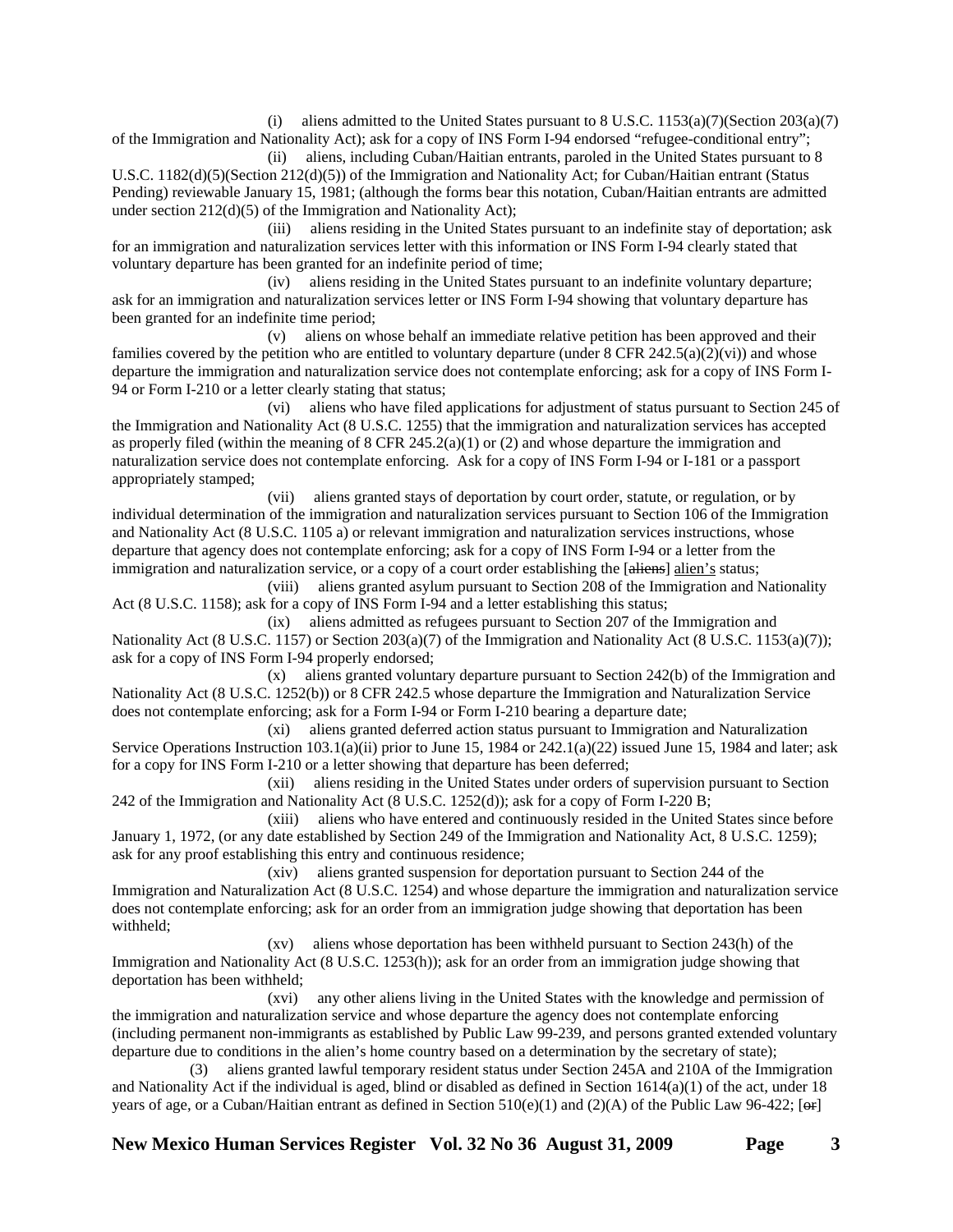(4) aliens granted lawful temporary resident status under Section 210 of the Immigration and Nationality Act unless the alien would, but for the 5-year bar to receipt of AFDC contained in such section, be eligible for AFDC.

## B. **Aliens who entered the United States on or after August 22, 1996:**

 (1) Aliens who entered the United States on or after August 22, 1996, are barred from medicaid eligibility for a period of five years, other than emergency services (under category 85). The five-year bar begins on the date of the [aliens] alien's entry into the United States with a status of qualified alien. The following classes of qualified aliens are exempt from the five-year bar:

 (a) an alien admitted to the United States as a refugee under Section 207 of the Immigration and Nationality Act;

(b) an alien granted asylum under Section 208 of the Immigration and Nationality Act;

(c) an alien whose deportation is withheld under Section 243(h) of the Immigration and

Nationality Act;

 (d) an alien who is lawfully residing in the state and who is a veteran with an honorable discharge not on account of alien status; who is on active duty other than on active duty for training, in the armed forces of the United States; or who is the spouse or unmarried dependent child under the age of 18 of such veteran or active duty alien;

 (e) an alien is granted status as a Cuban and Haitian entrant, as defined in Section 501(e) of the Refugee Education Assistance Act of 1980;

 (f) an alien granted Amerasian immigrant status as defined under Section 584 of the Foreign Operations, Export Financing and Related Programs Appropriations Act, 1988;

 (g) victims of a severe form of trafficking, in accordance with Section 107(b)(1) of the Trafficking Victims Protection Act of 2000, P.L. 106-386;

 (h) battered aliens who meet the conditions set forth in Section 431(c) of PRWORA, as added by Section 501 of the Illegal Immigration Reform and Immigrant Responsibility Act of 1996, P.L. 104-208 (IIRIRA), and amended by Section 5571 of the Balanced Budget Act of 1997, P.L. 105-33 (BBA), and Section 1508 of the Violence Against Women Act of 2000, P.L. 106-386. Section 431(c) of PRWORA, as amended, is codified at 8 USC 1641(c);

(i) members of a federally recognized Indian tribe, as defined in 25 U.S.C. 450b(e); and

(j) American Indians born in Canada to whom Section 289 of the Immigration and Nationality

 (2) **Qualified alien:** A "qualified alien", for purposes of this regulation, is an alien, who at the time the alien applies for, receives, or attempts to receive a federal public benefit, is:

 (a) an alien who is lawfully admitted for permanent residence under the Immigration and Nationality Act; or

(b) an alien who is granted asylum under Section 208 of such act; or

 (c) a refugee who is admitted to the United States under Section 207 of the act (including certain Amerasian immigrants as refugees); or

(d) an alien who is paroled into the United States under Section  $212(d)(5)$  of such act for a period of at least  $[1$  (one)] one year; or

(e) an alien whose deportation is being withheld under Section 243(h) of such Act; or

(f) an alien who is granted conditional entry pursuant to  $203(a)(7)$  or such act as in effect prior

to April 1, 1980; or

 (g) an alien who is a Cuban or Haitian entrant (as defined in Section 501(e) of the Refugee Education Assistance Act of 1980); or

 (h) certain battered women and alien children of battered parents (only those who have begun the process of becoming a lawful permanent resident under the Violence Against Women Act);

(i) victims of a severe form of trafficking; or

(j) members of a federally recognized Indian tribe, as defined in 25 U.S.C. 450b(e); or

(k) American Indians born in Canada to whom Section 289 of the Immigration and Nationality

Act applies.

Act applies.

 (3) **Children and pregnant women exempt from the five year bar:** As authorized by CHIPRA 2009 legislation, New Mexico medicaid allows lawfully residing immigrant children and pregnant women, if otherwise eligible, to obtain medicaid coverage.

 [(3)] (4) **Alien sponsors (where an affidavit of sponsorship was executed pursuant to Section 213 of the Immigration and Nationality Act subsequent to August 22, 1996):** The income and resources of an alien

**New Mexico Human Services Register Vol. 32 No 36 August 31, 2009 Page 4**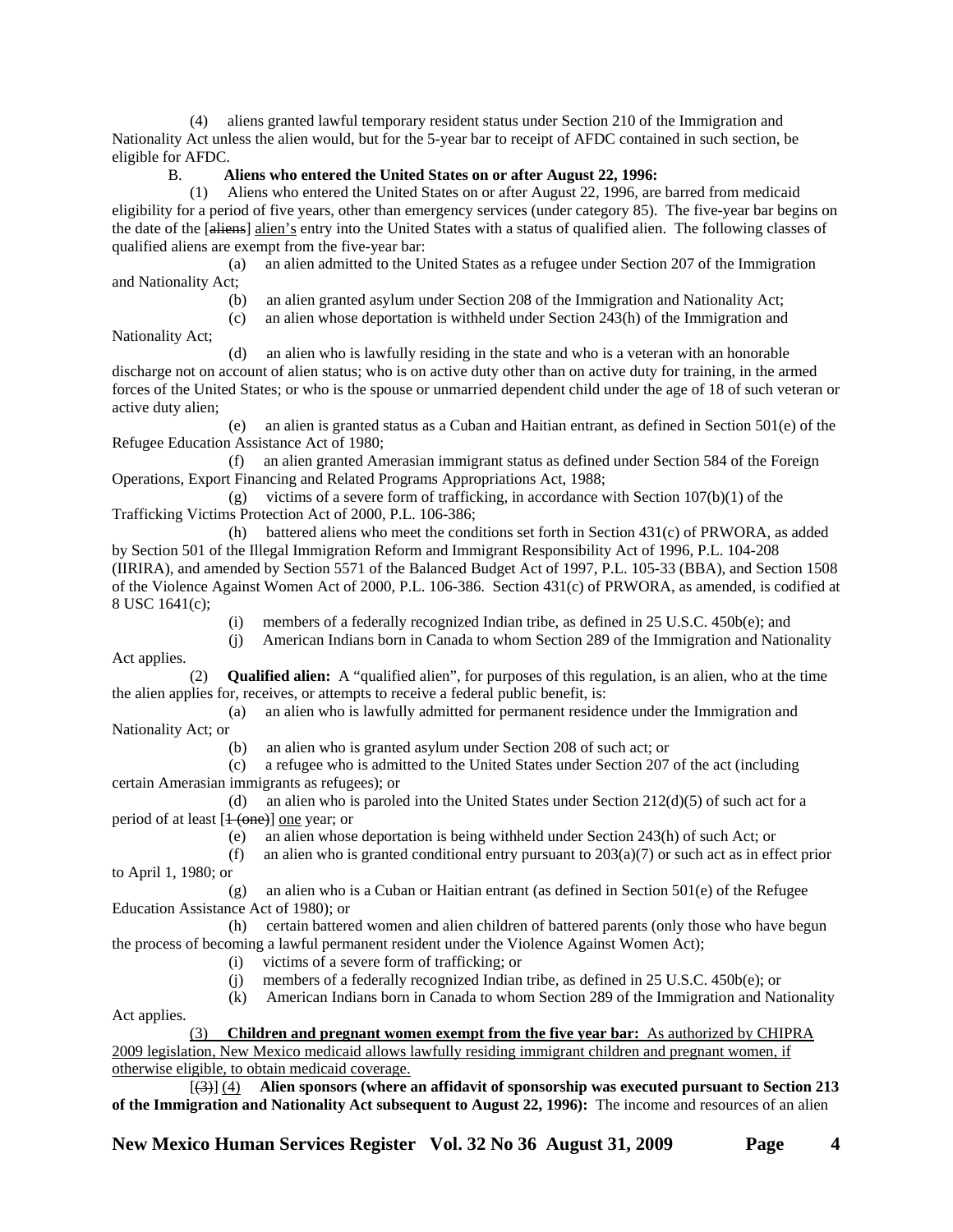sponsor, and the spouse of the sponsor, of any individual applying for medicaid, is deemed available to the applicant, when an affidavit of support is executed pursuant to Section 213 of the Immigration and Nationality Act, on or after August 22, 1996. This counting of alien sponsor income and resources is effective until the sponsored alien achieves citizenship, or can be credited with 40 qualifying quarters.

 [(4)] (5) **Quarters of coverage:** For purposes of determining the number of quarters of coverage under Title II of the Social Security Act, an alien will be credited with all of the quarters that were worked by him/her, as well as all of the qualifying quarters of coverage worked by such parent of an alien, while the alien was under 18; and all of the quarters credited to a spouse, if the alien remains married to the spouse or such spouse is deceased. Beginning January 1, 1997, any quarter in which the alien received a means-tested federal benefit is not counted as a qualifying quarter.

 [(5)] (6) **Federal means-tested benefit:** For purposes of determining whether an alien has or has not received any federal means-tested benefits during a quarter, starting with January 1, 1997, the definition of federal means-tested benefits will not include:

 (a) medical assistance under Title XIX of the Social Security Act (medicaid) for emergency treatment of an alien, not related to an organ transplant procedure, if the alien otherwise meets eligibility for medical assistance under the state plan;

- (b) short-term, noncash, in-kind emergency disaster relief;
- (c) assistance or benefits under the National School Lunch Act;
- (d) assistance or benefits under the Child Nutrition Act of 1966;

 (e) public health assistance (not including any assistance under Title XIX medicaid) for immunizations, and testing or treatment of symptoms of communicable diseases, whether or not such symptoms are caused by communicable diseases;

 (f) payments for foster care and adoption assistance under Part B and E of Title IV of the Social Security Act for a parent or child who would, in the absence of the restriction of eligibility for aliens contained in the Personal Responsibility and Work Opportunity Reconciliation Act of 1996, be eligible for such payments made on the child's behalf, but only if the foster or adoptive parent (or parents) of such child, is a qualified alien;

 (g) programs, services, or assistance, delivering in-kind services at the community level and necessary for the provision of life or safety; that do not condition the provision of assistance, the amount of assistance provided, or the cost of assistance provided, on the individual recipient's income or resources;

 (h) programs of student assistance under Titles IV, V, IX, and X of the Higher Education Act of 1965, and Titles III, VII, and VIII of the Public Health Services Act;

----------------------------------------------------------------------------------------------------------------------------------

- (i) means-tested programs under the Elementary and Secondary Education Act of 1965;
- (j) benefits under the Head Start Act;
- (k) benefits under the Job Training Partnership Act.

[2/1/95; 1/1/97; 4/1/98; 8.200.410.11 NMAC - Rn, 8 NMAC 4.MAD.412 & A, 7/1/03; A/E, 10/1/09]

## **TITLE 8 SOCIAL SERVICES CHAPTER 200 MEDICAID ELIGIBILITY – GENERAL RECIPIENT POLICIES PART 450 REPORTING REQUIREMENTS**

**8.200.450.8** [RESERVED] **MISSION:** To reduce the impact of poverty on people living in New Mexico and to assure low income and disabled individuals in New Mexico equal participation in the life of their communities. [8.200.450.8 NMAC - N/E, 10-1-09]

**8.200.450.9 REPORTING REQUIREMENTS:** A medicaid applicant/recipient must report any change in circumstances which might affect his/her eligibility within  $[\text{ten (10)}]$  10 days after the change to the local income support division (ISD) office. This provision does not apply to children's medicaid (category of eligibility 032) or family medicaid (category 072). See 8.232.600.14 NMAC, *changes in eligibility*.

[2-1-95; 8.200.450.9 NMAC – Rn, 8 NMAC 4.MAD.430.450, 1-1-01; A/E, 10-1-09]

----------------------------------------------------------------------------------------------------------------------------------

**TITLE 8 SOCIAL SERVICES CHAPTER 202 MEDICAID ELIGIBILITY – JUL MEDICAID PART 400 RECIPIENT POLICIES** 

**New Mexico Human Services Register Vol. 32 No 36 August 31, 2009 Page 5**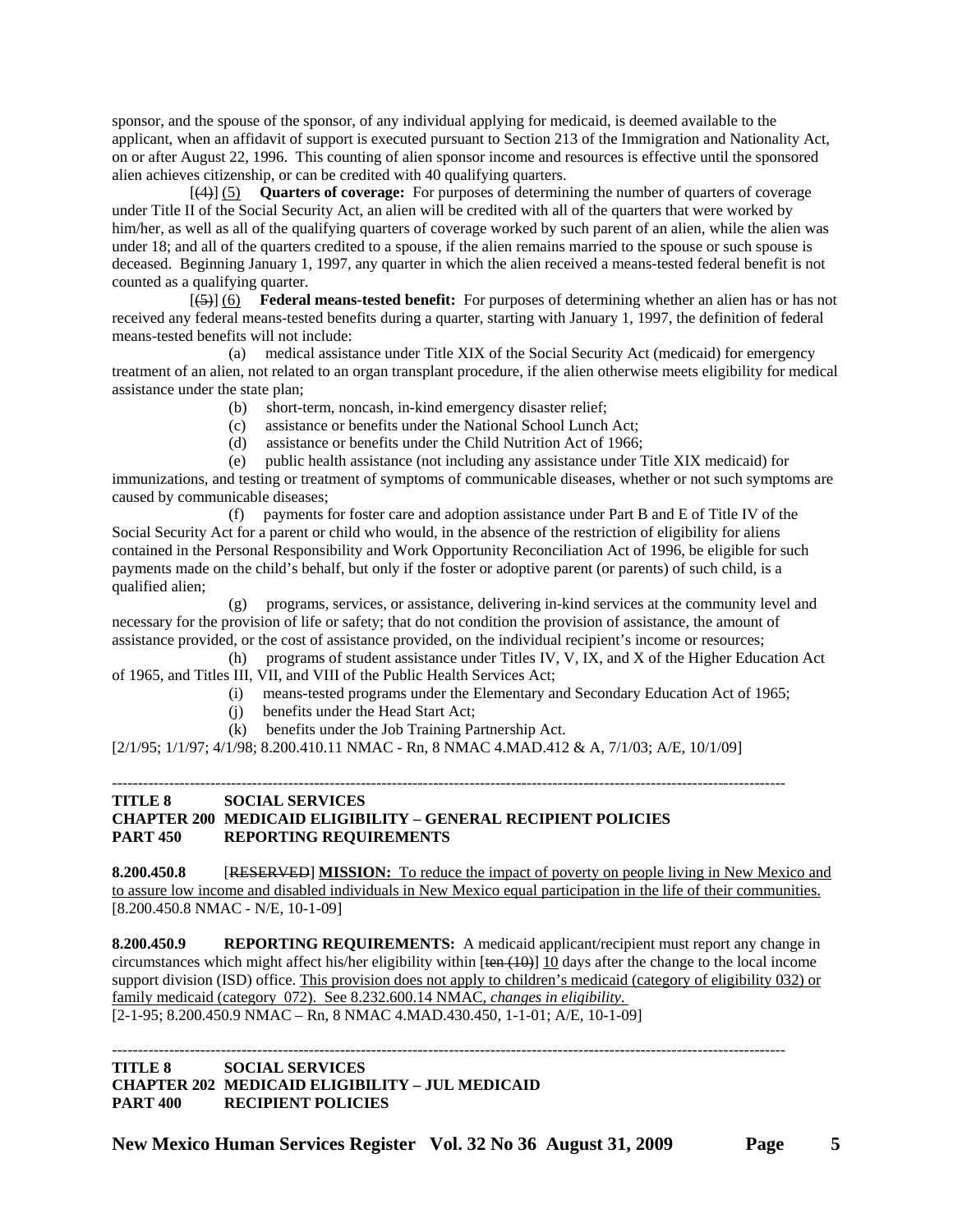**8.202.400.8** [RESERVED] **MISSION:** To reduce the impact of poverty on people living in New Mexico and to assure low income and disabled individuals in New Mexico equal participation in the life of their communities. [8.202.400.8 NMAC - N/E, 10-1-09]

**8.202.400.15 CITIZENSHIP:** To be eligible for medicaid, an individual must be: a citizen of the United States; or an alien who entered the United States prior to August 22, 1996, as one of the classes of aliens described in Subsection A of 8.200.410.11 NMAC, or an alien who entered the United States as a qualified alien on or after August 22, 1996, and who has met the five-year bar listed in Subsection B of 8.200.410.11 NMAC, *citizenship*. Effective October 1, 2009, lawfully residing immigrant children and pregnant women are exempt from the five year bar and therefore meet the citizenship requirement.

[4-1-98; 8.202.400.15 NMAC – Rn, 8 NMAC 4.JUL.412, 7-1-01; A, 7-1-03; A/E, 10-1-09]

### ------------------------------------------------------------------------------------------------------------------------------------- **TITLE 8 SOCIAL SERVICES CHAPTER 232 MEDICAID ELIGIBILITY – CHILDREN UNDER 19: 185 PERCENT OR 235 PERCENT OF POVERTY GUIDELINES – CATEGORY 032 PART 400 RECIPIENT POLICIES**

**8.232.400.8** [RESERVED] **MISSION:** To reduce the impact of poverty on people living in New Mexico and to assure low income and disabled individuals in New Mexico equal participation in the life of their communities. [8.232.400.8 NMAC - N/E, 10-1-09]

**8.232.400.13 REPORTING REQUIREMENTS:** A medicaid recipient must report to the local income support division office [any change in his/her circumstances which might affect eligibility within ten (10) days of the change] a move out-of-state or the death of a household member within 10 days of the occurrence. An authorized employee of any other agency, or any person employed as a contractual agent by such an agency, must inform the responsible income support division office when a recipient child enters a substitute care arrangement or otherwise leaves the home/facility in which his/her eligibility was determined. This report must be made within [ten (10)] 10 days of the date the child leaves the home.

[2-1-95, 4-1-95; 8.232.400.13 NMAC – Rn, 8 NMAC 4.KID.450, 7-1-01; A/E, 10-1-09]

#### ------------------------------------------------------------------------------------------------------------- **TITLE 8 SOCIAL SERVICES**

### **CHAPTER 232 MEDICAID ELIGIBILITY - CHILDREN UNDER 19: 185 PERCENT OR 235 PERCENT OF POVERTY GUIDELINES - CATEGORY 032 PART 600 BENEFIT DESCRIPTION**

**8.323.600.8** [RESERVED] **MISSION:** To reduce the impact of poverty on people living in New Mexico and to assure low income and disabled individuals in New Mexico equal participation in the life of their communities. [8.323.600.8 NMAC - N/E, 10/1/09]

### **8.232.600.14 CHANGES IN ELIGIBILITY:**

 A. **Eligibility termination when age limit reached:** If a recipient's eligibility ends because he/she turns [<del>nineteen (19)</del>] 19 years of age and the recipient is receiving inpatient services in an acute care hospital on the date he/she turns  $\left[\frac{\text{mineteen (19)}}{19}\right]$  years of age, the recipient's eligibility continues until the end of that admission. If the recipient is an inpatient in a free-standing psychiatric facility or other residential facility, the recipient's eligibility continues until the end of the month in which the recipient turns [nineteen (19)] 19 years of age. The income support division worker verifies that the closure is caused by the recipient's turning [nineteen (19)] 19 years of age and terminates medicaid eligibility at the end of the applicable time period.

 B. **Ongoing eligibility:** A redetermination of eligibility is made every [twelve (12)] 12 months. [All changes, which may affect eligibility must be reported within ten (10) days from the date the change took place.] Changes in eligibility status will be effective the first day of the following month.

 C. **Continuous eligibility:** Eligibility will continue for the 12-month certification period, regardless of changes in income, as long as the recipient retains New Mexico residency. This provision applies even if it is

**New Mexico Human Services Register Vol. 32 No 36 August 31, 2009 Page 6**